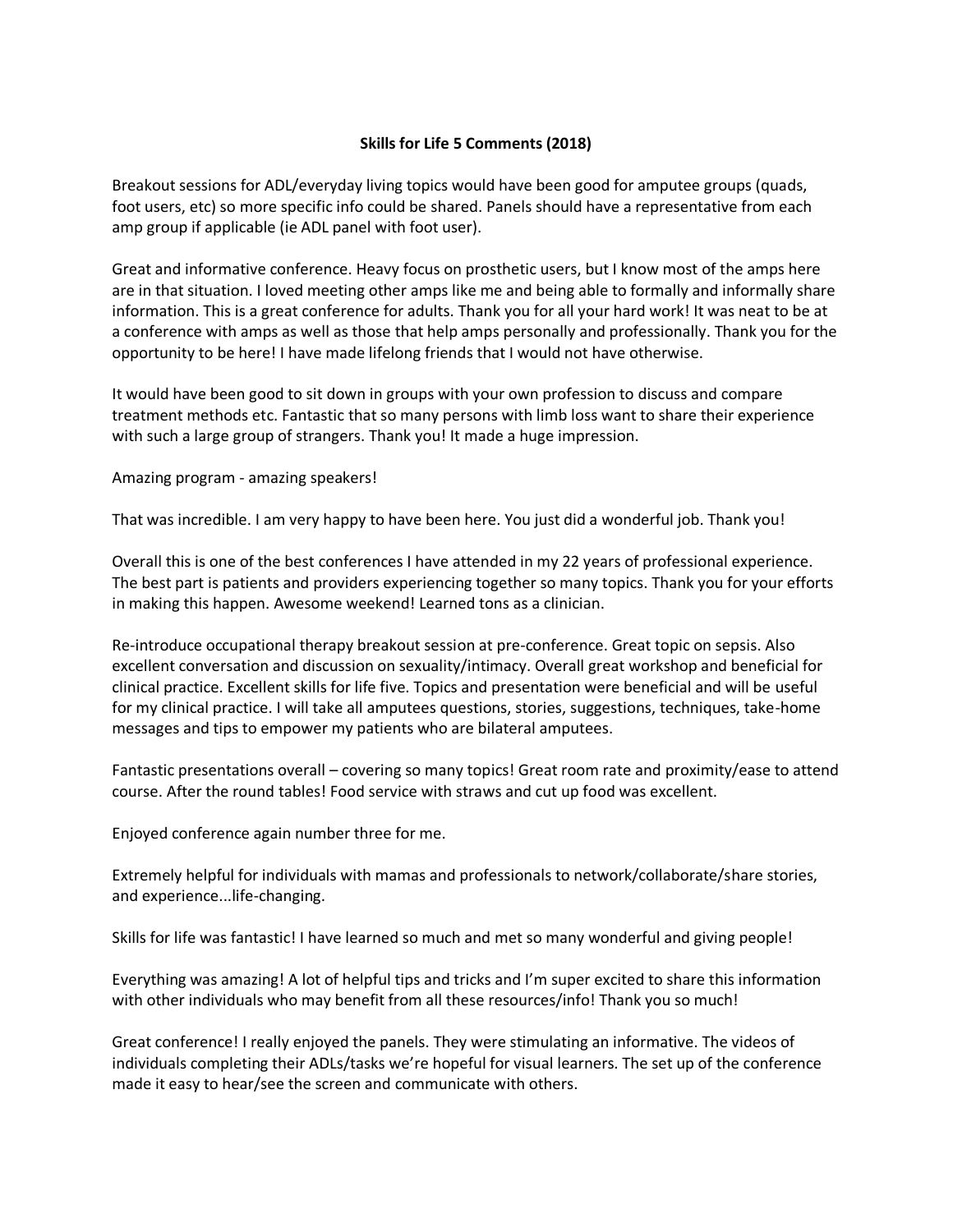Love to have the activity day was expanded! So beneficial and thought only options were wonderful.

I learned the most from listening to those living with limb loss. I enjoyed the social events this year, missed playing cards this year, but felt the "roof" setting was great for the Friday evening social. The activity day was fantastic! I hope Mike continues to do that, it was very informative and fun to watch! I also think the increased number of panels was great this year, again, I learned so so much from the speakers.

This workshop was the best and most beneficial amputation rehab seminar that I have ever attended. I have learned so much during the past four days. I am going home as a different therapist. Thank you. I have learned so much in this seminar has been a most valuable for day investment. Learning from amputees every day skills were most impressive. This course has answered my rehab questions and skills more than any other course that I have ever taken. They also provided many resources and available technology. Thank you to all involved committee members, sponsors, and most of all the patients for sharing your knowledge, skills and experience. I am already a different therapist!

This workshop has exceeded all of my expectations. All information provided was extremely beneficial. The experience of Sheard were beyond amazing and having the opportunity to meet and connect with other amputees is life-changing. Thank you!

This was a great environment and an amazing event from top to bottom and from beginning to end. If I didn't put a score on the presentation it's only because I missed seeing it. But I bet they were excellent also.

The treasure hunt was brilliant, and the cocktail party was a great way to meet others and socialise. Maybe next time make everyone sit on a different table each day, so they meet new faces. Loved seeing the adaptive devices in the exhibition hall and having an opportunity to speak with the people who make them...i now need to go shopping with them! Overall it as a great conference.

I really valued seeing what others do at home. The videos were priceless and somehow if there could be more open discussion, smaller groups break outs, even asking the amputees to sit in a circle and the OT's to stand behind and listen. Whatever it takes to create discussion and sharing ideas more and less one way speeches. BUT well done to you all. It was an enormous event and to bring so many people from so far away is a true testament to the value we all see and the respect we all have for what you are doing.

Simply put, Thank you. The conference was excellent, as usual!! Overall, it was well organized and an awesome experience!

Wonderful! I was thinking next time it might be good to have an area or table for ADLs with the exhibitors. Maybe certain attendees/speakers could man the booth for people to talk to them and see the things they use, and talk / problem solve.

I really love how perfect this event is for every side of this world. It is incredibly beneficial for patients, families, OT's, PT's, CP's, physicians and other healthcare providers alike!

I appreciate the give and take the panels – also that more time was allowed. Would have appreciated email addresses of presenters. Would have appreciated a history and have this workshop was begun, by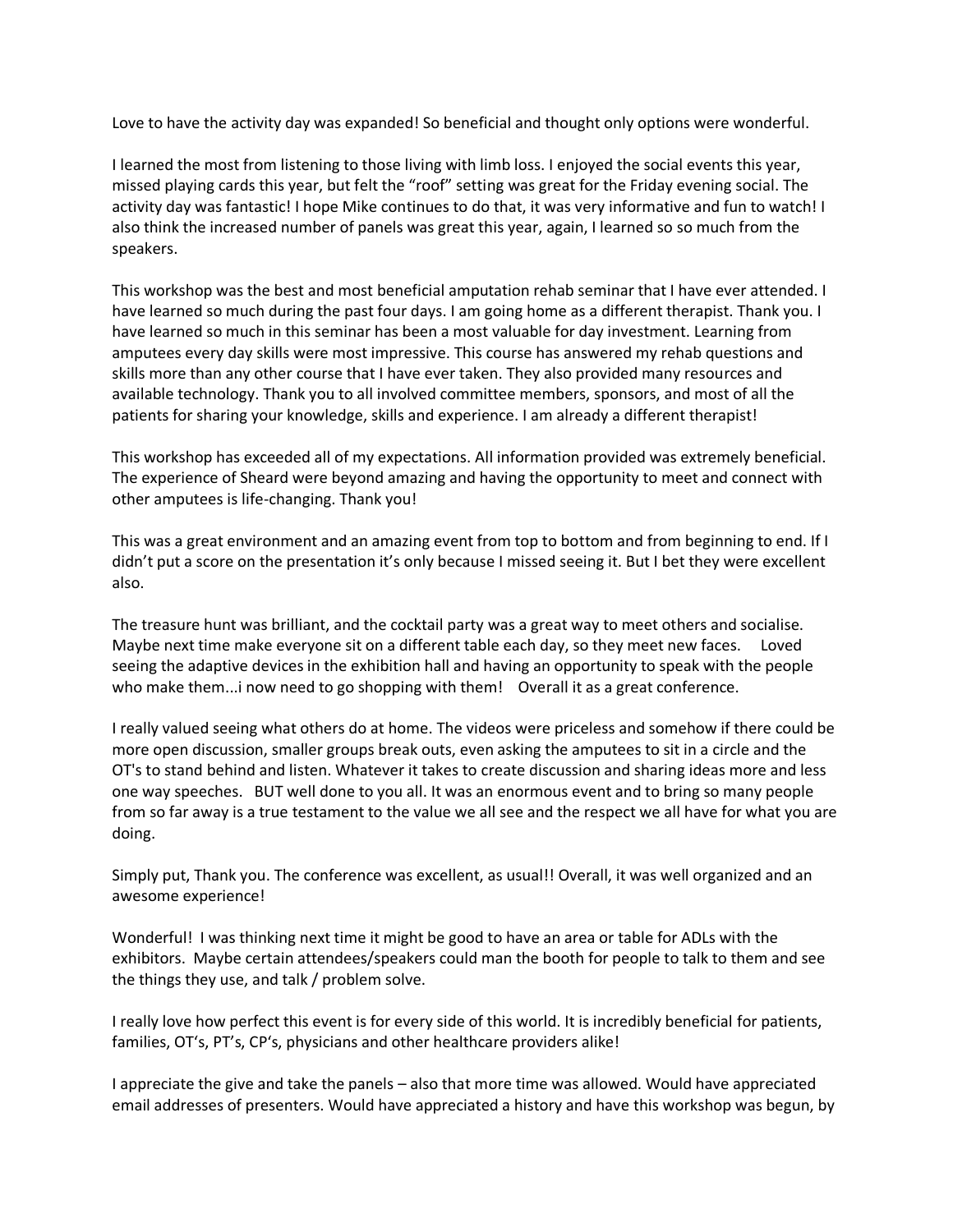whom, when, etc. Kudos for the meals that were so easy to eat. Appreciated that the rooms were so close to the elevators. The networking was excellent - so willing to share, explain, educate us newbies. Ballroom was kept cool for those of us that are so, so warm! Thank you! Of all the talks I enjoyed Katy Hayes the most, it was good for leaving conference to increase inspiration.

Excellent organization of this event! Thanks for a great learning experience. Thank you!

Outstanding weekend as usual! Thank you organizers for making this possible. In the future, maybe consider having smaller breakout sessions for smaller more interactive learning sessions. Also consider having a small breakout to get like people together: OT is in one group, CPs in another, patients in another.

Best conference ever!!! Great job. It's been a while since I've cried so much, joyfully inspired by resilience and grit! The video documentation of this event should be a standard in the library at every trauma center in major cities for starters. Great organization, opportunities to network, learn, grow.

Thanks for everything. First experience and I learned so much. Thanks for helping me to come. Will make sure all of this trip worth it for a lot of people from Quebec.

Love the workshop as always! Great job guys!

Very well-planned. Good job.

This was my second time to attend and I was really overwhelmed by the media stories and incredible share knowledge. I believe I am going to get more involved in the future and would love to present in the future on an interesting topic. I was very impressed with the open communication and candidness have all the attendees. I learned so much in such a short period of time. It was a great mini week of learning and getting to know so many awesome people. I made many new friends and connections to assist me and my practice. One of the best put together conferences I have ever been to. Hats off to incredible program with so many impressive people and awesome speakers.

I think my number one take-home was the importance of being a great listener and learning from my patience. Therapy is so important, hobbies are so important, ease of usage is so important as well as weight when considering prosthetic care in plans. Are they processed it is so important to address the patients needs in an ever-changing insurance environment

A list of attendees or presenters with contact info would be useful. Email distribution would also work for a password-protected sight. The 15 minute session format is an effective approach I've not seen before. Short session format requires access to more information for those seeking more. A huge thanks to the sponsors!

I have learned much good things that I will take home and use when I meet my patient at home.

I always enjoy this event. The laid-back/patient centered format as much appreciated by conditions. Typically I will come away with one or two items/ideas from a professional conference, but with skills for life I can't write my notes fast enough. I think the facility was nice, less restricted then skills for life 4. It was appreciated that we had a true exhibitor Hall. Although it was sometimes cramps, it may have created more energy.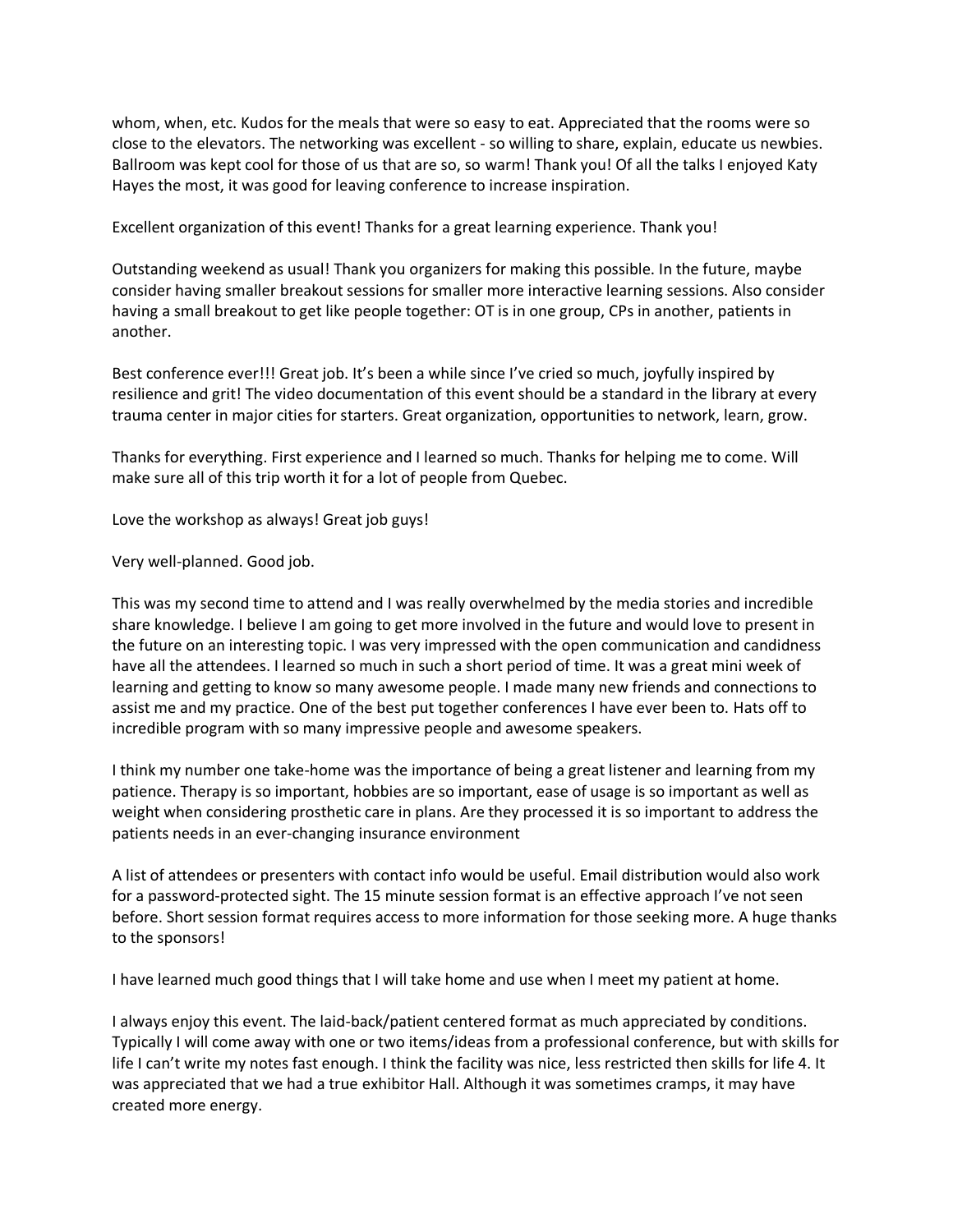This is the best conference/meeting that showcases the BUE and Quad amputee population. It was a good mix of presentations by health professionals and the amputees. I would like to see in the future another workshop within the conference that was specific to the OT experience with these patients as we had in SFL4. It gives the OTs an opportunity to exchange ideas in a more intimate setting. Overall, great conference. I look forward to the next one. Thank you for the conference and information

I can't begin to express my appreciation! I learned so much and met so many wonderful people, and am purchasing items that people recommended for life hacks. It's just amazing what a wealth of information people shared. I loved the activity day, and as a result, am planning to purchase a recumbent bike in the spring, and am signing up for another exercise class so I can be more limber.

Thanks again for the amazing conference! I cannot tell you how wonderful it was to meet other arm amputees like myself.

## **Virtual Skills for Life 5.5 Comments (2021)**

We are all so capable and need to share ideas! Great balance. I enjoyed it all. Thank you.

I learned how to position a knife in my hooks so I can cut things easier and I say Mike using a razor that pivots in all directions which will help me shave easier.

There are many different ways for someone to accomplish the same task! The suggestions and modifications for everyday task among the various individuals with limb loss is invaluable as an OT new to the field of upper extremity limb loss.

The exchange of tips and tricks for ADL completion between attendees is absolutely invaluable - I love it!

There is an amazing community of people with bilateral upper limb loss that can be a great resource. ADL adaptations--amazing. They also can be used with people of other impairments. This is an amazing conference. Every OT should be required to participate in this conference. Do you market it to OT schools? If not, please consider that opportunity. Awesome experience. Well worth my time and attention.

As a person it's inspiring to see people meet daunting challenges. As a prosthetist it's an invaluable tool to see varied approaches. Thanks for managing to cover so many aspects

So wonderful to learn from the individuals with limb loss/difference the different Tips and tricks for daily skills. I was amazed at the amount of content in such a short time.

Learning about the awesome techniques individuals w/ BUE limb loss use to get ADLs done. I've been trying to find all of the YouTube links to be able to share w/ my patients and fellow OTs at Harborview.

This event was really wonderful. I wish I had known about it earlier in my career. I will add information about Skills for Life to our UE Amputee education packet that is issued to all new UE amputees. I will also see if we can add it to the standing items that are reviewed at the beginning of each meeting.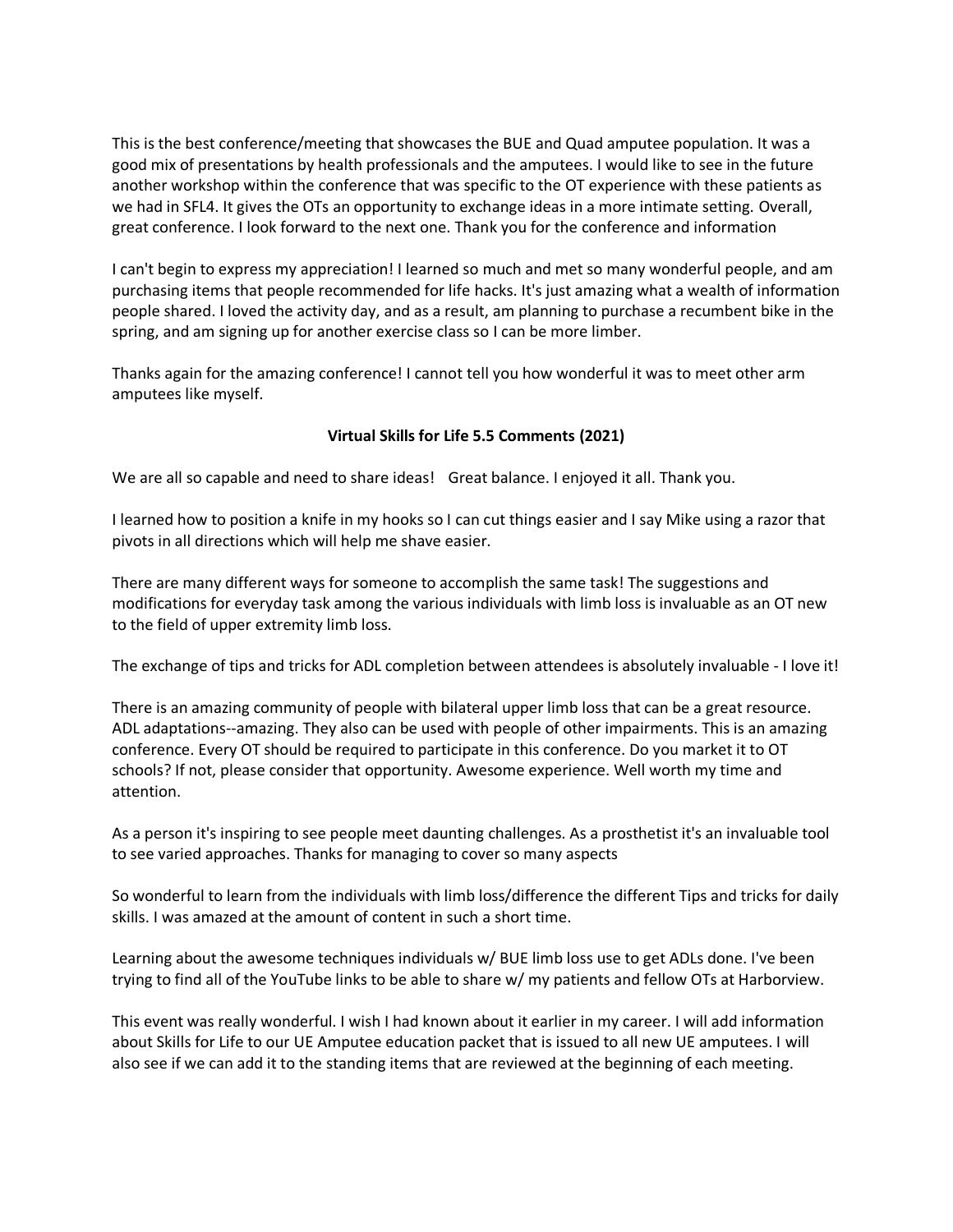The event was really well done! Good job managing the virtual platform! I really appreciate the generosity of the people demonstrating ADLs in the videos and realize they may not want the videos shared w/ people outside the conference because of the personal nature. That being said, it is not very often that people with amputation of 4 limbs make it to our inpatient rehab and I think the OTs can be at a loss of what to do because of the lack of repetition. Would it be possible to have access the videos not on YouTube for teaching our patients and OTs the ADL techniques demonstrated? I wasn't quite sure if I only have access for 3 months via Whova?

Reach out to help others. Pay It Forward was excellent! Looking forward to in person.

Addressing ADLs with both commercially available and homemade items. It is good. It is so much better in real life, but I so appreciate the ability to take this to the amputees/limb loss community

Excellent! A big thank you to the sponsors and conference committee members. Everything was amazing!

I really appreciated the opportunity to hear about the lived experiences of people with limb loss! Especially with the round table discussions. As a future OT, I think it gave me excellent insight, and it will help me understand my future clients' wants and needs better :) Thank you so much for hosting this! Overall, I LOVE your passion and enthusiasm! And the whole event was very well organized. Looking forward to in-person next year!

Lots of helpful hints, motivation and inspiration! Great to see so many people like me. Great, and very well organized. So sorry that my computer kept kicking me out during my breakout., Several people helped, but my computer didn't respond. Glad that Mike was my backup and took over for me. Great organization.

Practical insights on meal prep! Watched with a group of O&P students who recognized the body mechanics and ergonomics used to perform the activities. Noticed the use of various tools as well as the function and limitation of the prosthesis. Thank you!! I love the idea and the conversation on "pay it forward". Great speakers with really big hearts. Thank you. Brilliant, practical, useful information to help us clinicians get a realistic perspective about function with bilateral upper limb loss. Thank you!

Each and every amputee situation is different and requires different solutions. This forum was wonderful to learn tips and tricks for each of us.

So many people using what they still have to maximize their quality of life. Amazing to pull this off so well in a virtual setting. Congratulations! Fantastic! Can't wait for the next one!

There are always tools and techniques we can incorporate to make life adaptable and accessible to everyone.

I really liked learning about the different prosthetic hands that are available to people to use. I especially liked the group that said that they worked with the whole person as opposed to just giving out the hand prosthetic and then the person walks away.

Very educational contents and very organized agenda. I would love to review the recorded sessions many many times after the event.